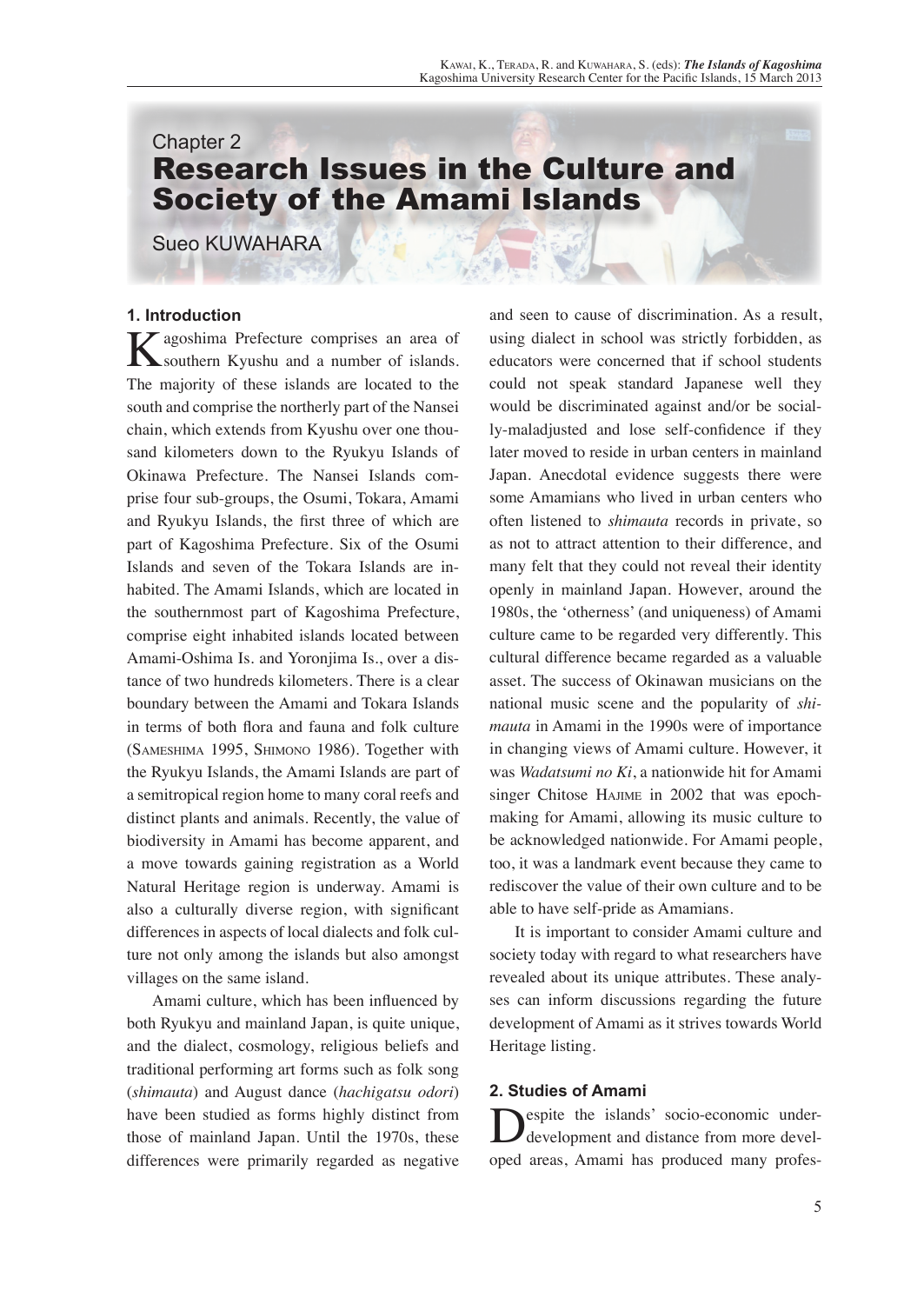sionals who have gone on to work in fields such as administration, medical services, academe, the legal sector and business. The islands have also produced several excellent local historians and folklorists. About six thousand articles, reports and books on many regional topics are listed in a book entitled *Amami Kankei Shiryo Mokuroku* (Amami Data Catalogue) (Irisa 1994). The volume merits mention here as it documents the extensive research that has been undertaken on Amami Islands, a region with a population of only 110,000.

The first written record of Amami culture and society is *Nanto Zatsuwa* "Miscellaneous stories of South Island," which was written in the mid-19th century by Sagenta Nagoya, a young and talented samurai. He was punished by banishment to Amami-Oshima Is. on a charge of political conspiracy and lived in exile there for five years from 1851. He left more than three hundred illustrations with short descriptions about the nature and folk culture of Amami. This work, describing plants and animals, work and entertainment, religious beliefs, and the daily life of Amami people, provided a valuable record and is regarded as the most important ethnographical account of pre-modern Amami.

The academic study of Amami is generally perceived to have commenced with Kunio Yanagita, the founder of Japanese Folklore studies, who published *Kainan Shouki* "Notes on the Southern Islands" in 1925, based on his trips to Okinawa and Amami-Oshima Is. YANAGITA came to Amami-Oshima Is. on his way back from Okinawa, his initial destination (Ueno 1983a: 8). In Amami-Oshima Is., he started his trip southward from Naze, the capital, to Koniya, a port at the southernmost point of Amami-Oshima Is., by crossing a steep mountain route called Santaro Pass on foot. Then, he took a boat to Kakeroma Is., where he visited a few villages. After that, he visited a few more villages in northwest region of Amami-Oshima Is. called Uken, and from there, he finally came back to Naze by boat. Thus he made a trip around half of Amami-Oshima Is., during which he conducted field research on annual events, folk tales, and a female priest called *noro*. The results of this trip were documented in the book mentioned above. The reason that YANAGITA became interested in Amami and Okinawa was that he was attempting to find the affinity between mainland Japan and the southern islands. In particular, he thought that the study on Amami and Okinawa would contribute in revealing not only the origin of the folk culture of mainland Japan, but also the question of where the ancestors of present-day Japanese came from.

Yanagita's book *Kainan Shouki* acted as an example for local historians and folklorists, and there have been a series of studies done by them since then. Among them, *Amami Oshima Minzokushi* "A monograph on the Folklore of Amami-Oshima Is." by Yuko SHIGENO (1927) and Eikichi KAZARI's *Amami Oshima Minyo Taikan* "General Survey on Folk Music of Amami-Oshima Is." (1933) were especially important accounts of Amami folk culture and gave an overview of folk songs. Shomu Nobori's book *Dai Amamishi* "Grand History of Amami" (1949) described Amami history from ancient to modern times, and also all aspects of Amami culture from family, kinship, and religious worship to folk performing art, and is considered to be a classic of Amami studies.<sup>1</sup>

By contrast, the first anthropological study in Amami was not undertaken by a Japanese but by Douglas Haring, an American anthropologist from Syracuse University in New York, who was in the region in 1951-52 during the period of US occupation. Haring came to Japan and Okinawa as a member of the Pacific Science Board of the National Research Council (NRC) in Washington D.C. The purpose of the NRC was to conduct

<sup>1.</sup> See also Sakaguchi (1921), Iwakura (1943), Noma (1942), Kashiwa (1954), Sakae (1960), Ebara(1973), Tabata (1976), etc. Also each town or village has a historical and folkloristic monographs on an each town or village. For example, Naze-shishi Hensan-iinkai (1968), Kasari-choshi Shippitsu-Iinkai (1973), Tatsugo-choshi rekishi-hen hensan-iinkai (1988), Setouchi-choshi hensan-iinkai (1977), Sumiyosonshi hensan-iinkai (2002), Yamato-sonshi hensan-iinkai (1981), Kikai-choshi hensan-iinkai (2000), Tokunoshima-choshi hensan-iinkai (1970), Wadomari-choshi hensan-iinkai (1984), China-choshi hensan-iinkai (1982), Yoron-cho kyouiku-iinkai (1988), etc.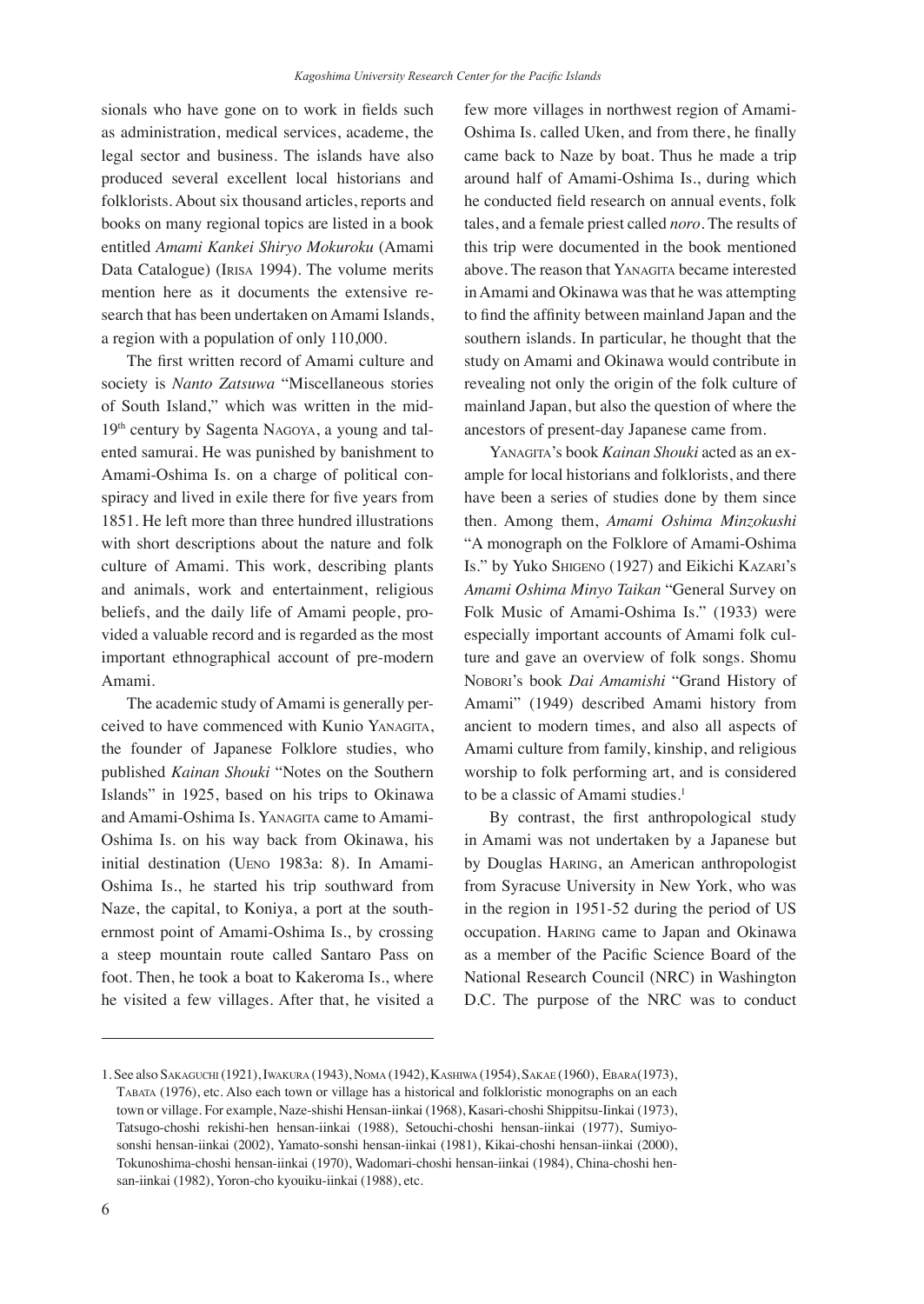academic research in Okinawa and the Miyako, Yaeyama and Amami Islands between 1951 to 1952. Haring was sent to Amami from September 1951 to March 1952. He conducted anthropological research there for a half year, and went back to the US after a brief stay in Tokyo. The purpose of his research in Amami-Oshima Is. was to investigate and make a report about the socio-cultural and economic situation of the people in Amami-Oshima Is. to the US military government office in Okinawa. He went round Naze City and its neighboring villages and some other villages in northern Amami-Oshima Is. almost every day by a jeep with his interpreter and assistant, and conducted a participatory research on a family dinner, a party, a meeting, a concert, *hachigatsu odori*, a festival, a religious ceremony and a funeral. He also attempted to understand the situation of Amami Islands by using various statistical data provided by the local government. He conducted research about *shimauta* singers and dancers, and traditional religious people such as *noro* and *yuta*. He placed great value on photos and film recording, and filmed manufacturing processes for Oshima silk pongee, brown sugar, dried bonito and traditional boats. Drawing on his research, Haring submitted a report titled 'Scientific Investigation in the Ryukyu Islands (SIRI): The island of Amami-Oshima in the northern Ryukyus' in which he suggested that Amami should be returned to Japan immediately if the military situation allowed (Yamashita 1994: 67-72, Haring 1952).

After the reversion of Amami Islands to Japanese administration in 1953, the second foreign anthropologist came to Amami-Oshima Is. and conducted a fieldwork in Kakeroma Is. Josef Kreiner, an anthropologist from the University of Vienna, Austria, conducted intensive fieldwork on religious worship in a village led by a *noro* in 1960 and wrote many academic articles and books on the topic (Kreiner 1962, 1963).

Immediately after the reversion of the Amami to Japan, a number of researchers from mainland Japan quickly commenced fieldwork on the islands, since they were left underdeveloped during the US military occupation period. Researchers from Kyugakkai Rengo "the Association of Nine

Academic Societies" were the first to come and conducted fieldwork for two years in and their research outcome was published as *Amami: Shizen to Bunka* "Amami: Nature and Culture" in 1959. Twenty years later, Kyugakkai Rengo undertook further field research in the Amami Islands. The changes in nature and society in the twenty years between were investigated in detail and the second book, called *Amami*: *Shizen, Bunka, Shakai* "Amami: Nature, Culture, and Society," was published in 1982. In this way, extensive social research was carried out and intensive research documentation of folklore practice was also published.

Stimulated by Kyugakkai Rengo's field study, many Japanese anthropologists actively pursued fieldwork throughout the Amami Islands from immediately after the reversion until the first half of the 1970s. Mainland researchers found that a lot of forms of traditional culture, such as unique family and kinship systems, religious beliefs, folklore and folk legends and cosmology, which had already gone from the mainland, persisted on Amami. The main themes of Amami studies developed by these outside researchers concerned *yuta*, *noro* and organized religious worship, the kinship organizations called *haroji* and *hiki* and village community structures. Since 1975 there has been increased address to family and ancestor worship and to festivals to ensure abundant years, in addition to these previous themes. Particular attention was paid to studies of the family with regard to ancestor worship (Ueno 1983b, Ushijima 1983).

One particular feature of Amami studies has been that researchers have aimed at generalization and theorization through comparative as well as idiographic study, based on field research on the themes detailed above. Two (related) tendencies have been evident. One has been comparative study with Okinawa, and the other with mainland Japan. These have presupposed that the comparison between Amami and Okinawa / Japan could enhance understanding of the latter's folk culture. But, however systematic, these analyses placed Amami in a dependent position rather than aiding the development of Amami studies per se.

Since the late 1970s, many Japanese anthropologists have begun to conduct their major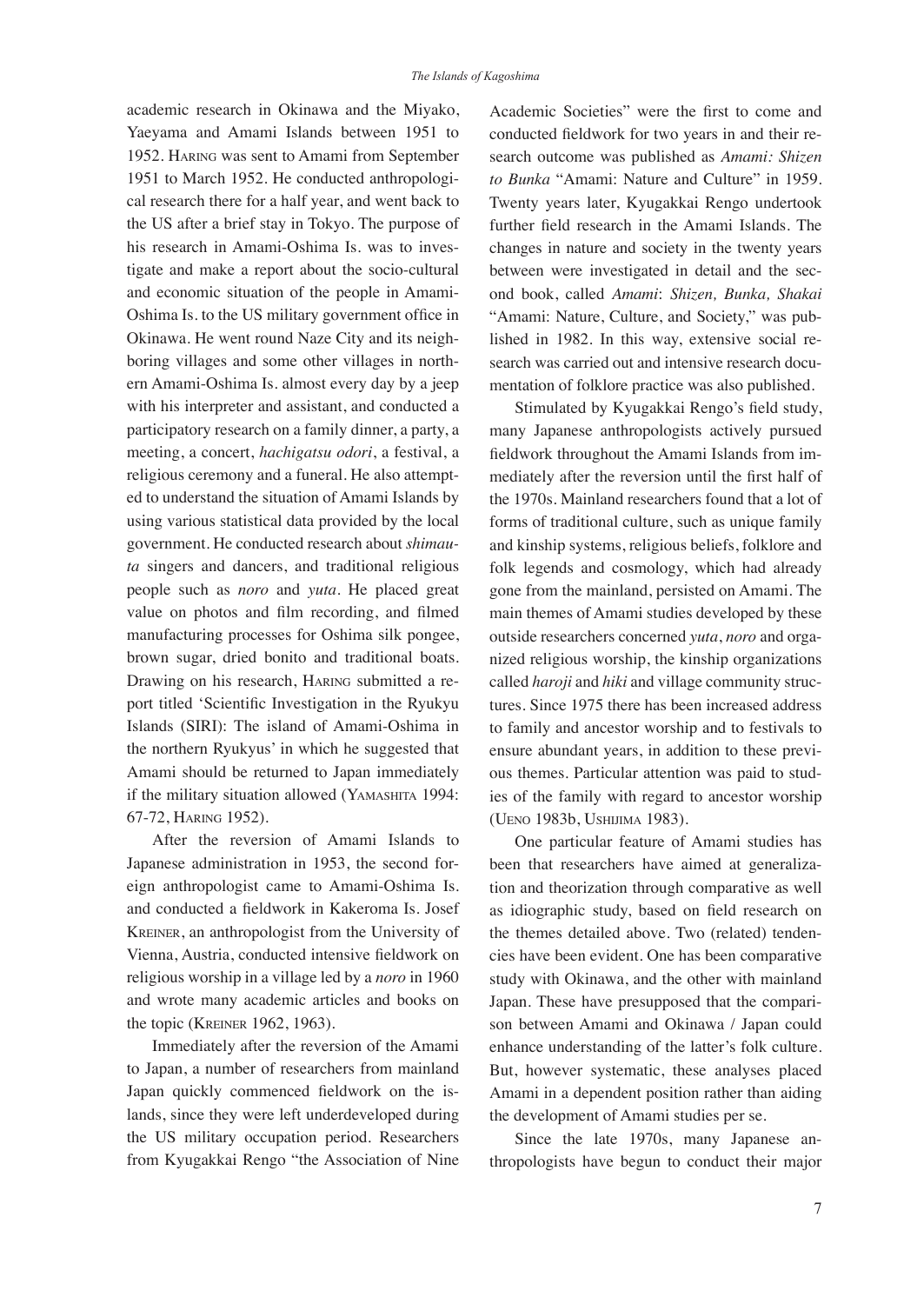fieldwork projects abroad, and notable studies on Amami have been limited to research on folk music and shamanism (Ogawa 1979, 1989, 1999, YAMASHITA 1977). And now even the study of shamanism seems to be going out of fashion, along with studies on family and kinship. Only the study of folk music forms, such as *shimauta* and *hachigatsu odori*, has been pursued consistently by both domestic and international researchers.<sup>2</sup> Recent new research trends show a diversification of Amami studies to address Amami identity, Amami Buddhism, development and environment in Amami and so on  $3$ 

#### **3. Family and society**

As mentioned above, studies on postwar<br>Amami were started by foreign anthropologists and then, in the late 1950s, mainland Japanese researchers of anthropology, folklore and many other academic fields embarked upon both intensive and extensive field research in Amami Islands. Under the influence of kinship and marriage studies in Europe and the US in 1950s and 60s, these kind of studies were actively pursued in the Amami Islands and resulted in considerable outcomes and progress.

The important kinship terminologies in Amami are *hiki* and *haroji*. *Hiki* means an ancestor-oriented kinship organization, while *haroji* means an egooriented kinship organization of bilateral kindred. *Hiki* is a kinship terminology with wide distribution not only in Amami Islands but also throughout the Ryukyu Islands. *Hiki* generally means a clan, and it is often used as "same *hiki* with us" when introducing with each other in daily life. In choosing a spouse, it is often said that there is "a good *hiki*" or "a bad *hiki*" (Ueno 1983a: 20). A specific hiki consists of the descendents of both men and women from a particular ancestor. Thus, particular individuals are related to a number of *hiki*, and most of the *hiki* show an overlap of membership in a village, and thus, an exclusive group cannot be formed. *Hiki* is often said to be important as a principle for linking relatives back over three generations but is regarded as having little use for relating more distant ancestors than that. Three generations are the same range as *haroji* (kindred) (*ibid*.).

The function of *haroji* was important not only in productive activities such as agricultural work and sugar production, and mutual aid in marriages and funerals, but also in the form of ancestor worship called *uyanko* (*ibid*.: 21). Those who played an important role in ceremonial occasions for marriages, funerals and ancestor worship were not only those who were members of same clan or lineage group, but also a spouse's family and relatives or those who were of the same kin. Such individuals are even now asked to help in funerals and marriages, which is very different from the case in mainland Japan, where exclusive unilineal kinship groups were once very important. In Amami, a wife's family has an important role in ceremonial occasions, and the opposite is equally true (*vice versa*). Thus, *haroji* bilateral kindred was important to a lineage or clan. This bilateral trait can be seen in such customs of Amami people as when they refer or call to elderly people, they often use the kinship terms of siblings just like their real siblings or same family members. In other words, the feature of Amami kinship discussed above with regard to *hiki* and *haroji* involves the equal existence of both ancestor-oriented and ego-oriented categories as its organizational principle (Ueno 1983b). In Amami, although the principle for the continued existence of family (or *ie*) resides in primogeniture or prior inheritance by the eldest son, it is quite different from the kinship family (or *douzoku*) of the mainland in that a daughter can also be an heir before an eldest son. The marked difference between Amami and Okinawa was in elements of social organization such as family and kin. Both in Amami and Okinawa, kinship organization is based on bilateral kindred. However, there can be seen to be a marked development of the unilineal kinship group called *munchu* in Okinawa, while Amami society did not develop such a unilineal

<sup>2.</sup> For example, see Ogawa (1979, 1989, 1999), Sakai (1996, 2005), Nakahara (1997), Hayward and Kuwahara (2010).

<sup>3.</sup> For example, see Takahashi (2006), Takarabe (2011), Tsuha (2012), Kuwahara (2005).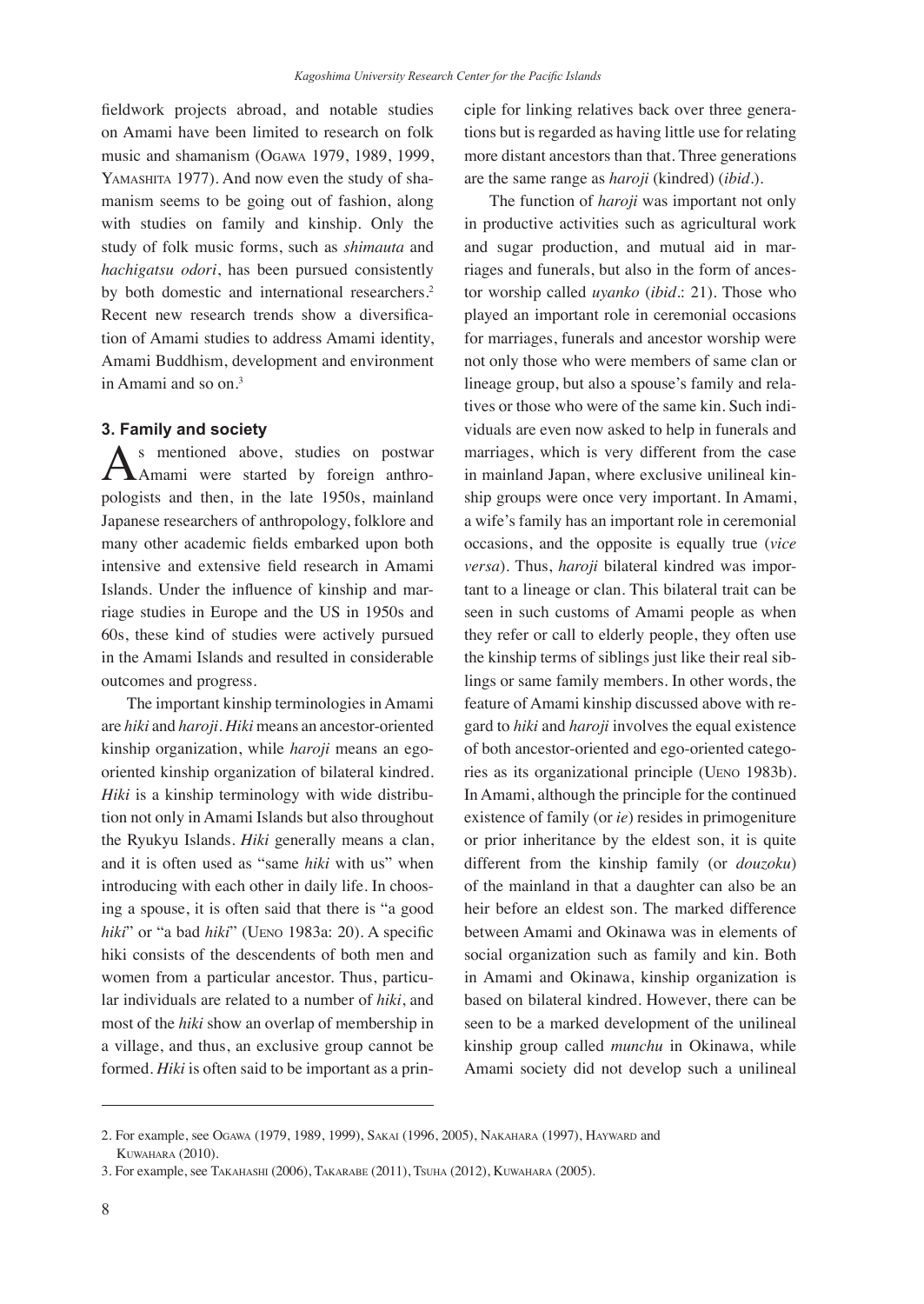kinship group (Ueno 1983a: 11)

Significant results from a comparative study of social structure in Amami arose from comparison with the social organization of mainland Japan. A notable study by two anthropologists merits special consideration here. Chie Nakane assumed from her analysis of *hiki* that the function of kin in Amami society was much stronger and thus she concluded that Amami society is a *hiki* society (Nakane 1964). On the other hand, Masao Gamo conducted intensive field research on the social structure of Kikaijima Is. and concluded that Amami society constitutes a *haroji* type based on bilateral kindred, which is based on the equality and distinctiveness of families. Furthermore, Gamo pointed out that Amami society lacked the kinship family system (*douzoku-sei*) and age-class system which were widely found in other Japanese societies. Thus, he concluded that Amami's *haroji* society constitutes "the third type" of Japanese village societies, which is different from the other two types of kinship family society and age-class society (GAMO 1959).

As we have seen above, Amami society can be said to be a *haroji* or bilateral society based on an ego-centered bilateral kin group called *haroji*. Amami's bilateral society also lacks a specific discriminatory ideology, and people's behavioral patterns are recognized as greatly diverse and flexible. The status of women vis-a-vis men, in particular, is greatly different from that of mainland Japan. For example, Amami women played an important role in household economy before and after the war. Women weaved Oshima silk pongee, which is Amami's specialty, and earned more money than their husbands in 1970s and 1980s, a boom time for Oshima silk pongee. Women earned a lot of money by weaving at home or at a nearby factory from morning till night, while at the same time, also doing housework. With the money that women earned from weaving, they could send children to colleges or universities as well as supporting the household economy. In the social context in which women support a family, there is a social trait of bilateral kindred in Amami society which is different from unilineal kinship family of the mainland where primary value is given to male status

or prestige.

#### **4. Religious culture**

In the Amami Islands until the end of Edo period<br>in 1860s, religions such as Buddhism, Shinto, In the Amami Islands until the end of Edo period and Christianity were not known, but the folk beliefs such as *noro* and *yuta* had long been practiced. Funerals were not conducted by burial and cremation but by the local way called *fuso*, in which dead bodies were simply left in caves to decay. But in the last half of the 19th century, *fuso* was banned by the government, and instead, Amamians were forced to practice burials. Cremation was introduced to most of Amami Islands after the War, but in the case of Yoronjima Is., for instance, it was not until 2004 that a crematorium was built and people changed their practice from burial to cremation. During the time when burial was practiced, there was a customary practice called *senkotsu*, which literary means 'washing bones', which is unique to Amami Islands (NAGATA 1955).

Regarding the *senkotsu*, a story that I heard from a man in his thirties in Tokunoshima Is. made a particular impression. The story concerned his experience of attending the *senkotsu* of his grandfather. The man felt uncomfortable with *senkotsu* before he attended but when he held the skull that the female relatives washed with water, and when he wiped it with a cloth, he had a special feeling for the deceased grandfather and also a strong feeling of unity with his ancestors for the first time in his life. People in previous periods may have experienced a similar feeling of unity with their ancestors in this way, and thus, they might have passed down the feeling for appreciating or respecting ancestors with the practice of *senkotsu* to this date. The anecdote related above suggests that traditional customs always had some deep meanings no matter how odd they may appear to contemporary sensibilities.

The nature of *senkotsu*, and of the shift from burial to cremation in the Amami Islands, have attracted many researchers and produced a body of publications, rendering it a distinctive field of Amami studies (KATO 2010, KONDO 2004). Two other research themes merit comment. The first concerned folkloric beliefs in gods visiting from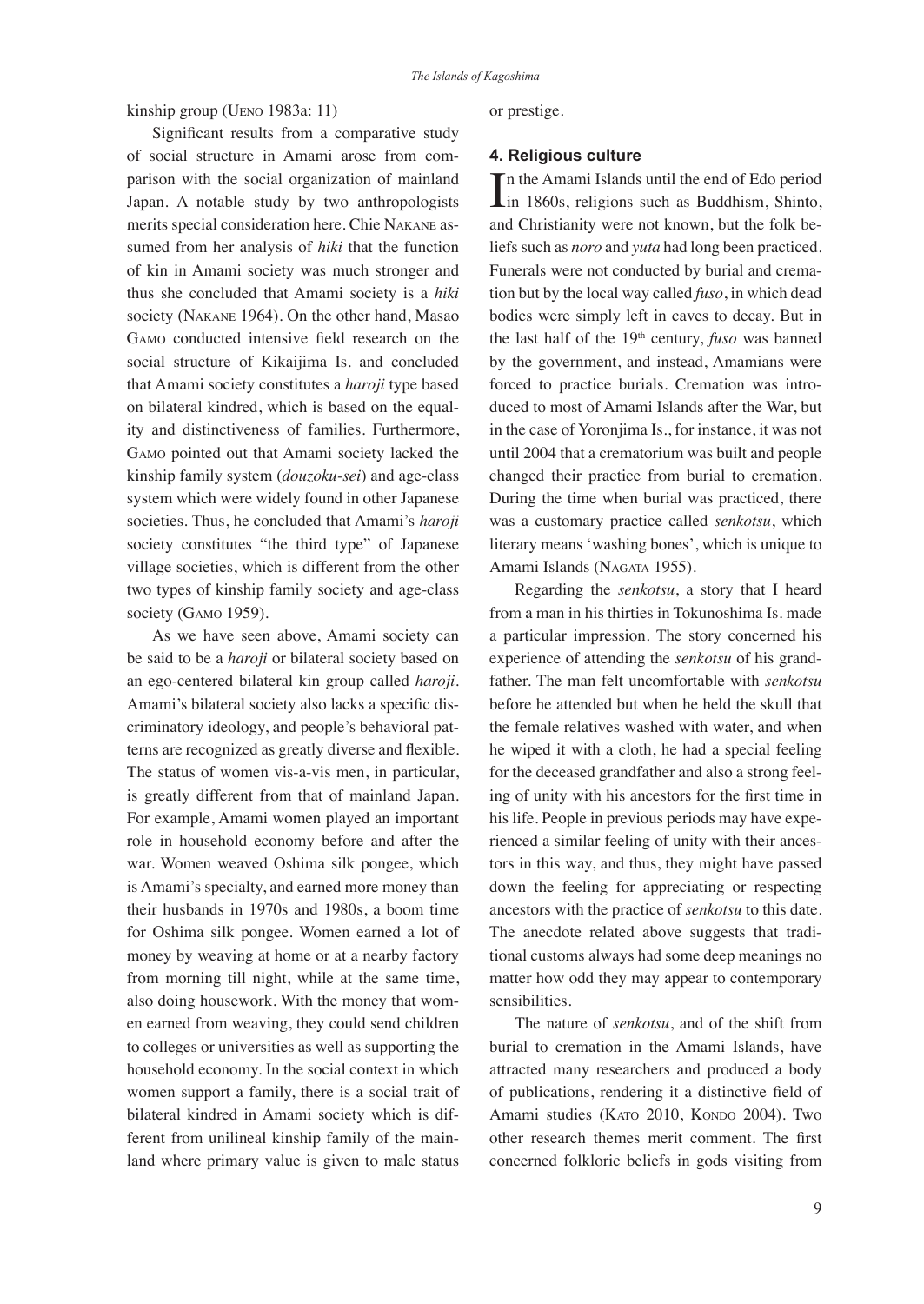a far sea called *niraikanai*. Initially studied by YANAGITA in the 1920s, Jozef KREINER took up the issue and developed it through his field research in Kakeroma Is. in 1960s (Kreiner 1971, Sumitani and Kreiner 1977). A second topic was *onari-gami* referring to the belief that sisters have a psychic power to protect their brothers. This view has long been shared widely among the people of Ryukyu and Amami Islands. In the Ryukyu kingdom, a king was said to have ruled his people and land with the spiritual protection of his sister called Kikoe-Ogimi. In every village, a brother was said to have ruled his village under the protection of his sister's psychic power. Thus the study of *onarigami* attracted anthropologists and folklorists, and later developed into the study of the *noros* who controlled worship rituals and their worship organizations (MABUCHI 1964). While the study of *onari-gami* was popular in 1960s, the study of shamanism in Amami became very popular in 1970s with studies of a shaman called *yuta* becoming one of the main research themes of the 1970s and 1980s. Particular attention was given to studies of the process of ritual ceremony to become a *yuta*. The first ethnographic and systematic study of *yuta* was undertaken by an Amami folklorist in the late 1970s (Yamashita 1977). By the 1980s, many intensive and extensive studies on the Amami Islands had been made.

Today, female priests called *noro* still exist in some villages in Amami-Oshima Is., practicing religious rites to ensure security, rich harvests and good fish catches for their villages but they are on the brink of disappearing because of aging, lack of successors and depopulation. An Amami *yuta* was once a spiritual medium, a herbal doctor and a traditional medical practitioner, but now their main role has changed to that of a fortune-teller or a sort of counselor. Elderly people often visit a *yuta* and ask her to tell their fortune and that of their families and try to follow the *yuta*'s revelations, especially when some of their family members got sick, had accident, or passed away. Even some young people nowadays often come and see a *yuta* especially on the occasion of an entrance exam, a marriage, or some other important occasion.

### 10

#### **5. Music culture**

*Chimauta* has continued to be popular since the pre-War era, when entertainment was limited to *shimauta*, *hachigatsu odor*i and *utagake*, which involved men and women singing alternately. *Shimauta* was an essential element of ceremonial occasions. Even today *shimauta* is often sung at wedding parties, which habitually culminate with a traditional *rokucho* dance by all participants.

During the high economic growth period of the 1970s many of young people were not interested in *shimauta*, preferring to sing popular songs with a guitar. However, *shimauta* has become popular again as a result of the introduction of regional *shimauta* contests and national *minyo* festivals in the 1980s. More young people became interested in *shimauta* in 1990s and 2000s, following the success of Amami *shimauta* singers in a number of prestigious national contests. Some of the winners, such as Chitose HAJIME and Kosuke ATARI became professional singers who transitioned to performing J-Pop material and recorded chart hits. Their success had a great influence on making *shimauta* popular. Since the 1990s, the number of school children learning at *shimauta* classes has increased markedly, with many having an awareness of the (slim) possibility of developing careers as performers. Another phenomenon that has occurred in Amami-Oshima Is. and Kikaijima Is. has been efforts to revive traditional culture undertaken by young people who have returned to live in the islands after periods in Tokyo or Osaka. Their time away made them aware of the value of *shimauta* and traditional music in general, and they have opened live-houses, started an FM community station and regularly organize *shimauta* concerts and other traditional music events.

The oldest descriptions of Amami folk music are present in a book entitled *Nanto Zatsuwa*, "Miscellaneous stories of South Island" which was written by Sagenta Nagoya in 1850s. The author drew an illustration of *hachigatsu odori* together with a short explanation. However, the most outstanding study on *shimauta* was produced by two Amamians, Eikichi KAZARI and Ken'o KUBO. Kazari collected and classified many *shimauta* lyrics in his book *Amami Oshima Minyo Taikan* "A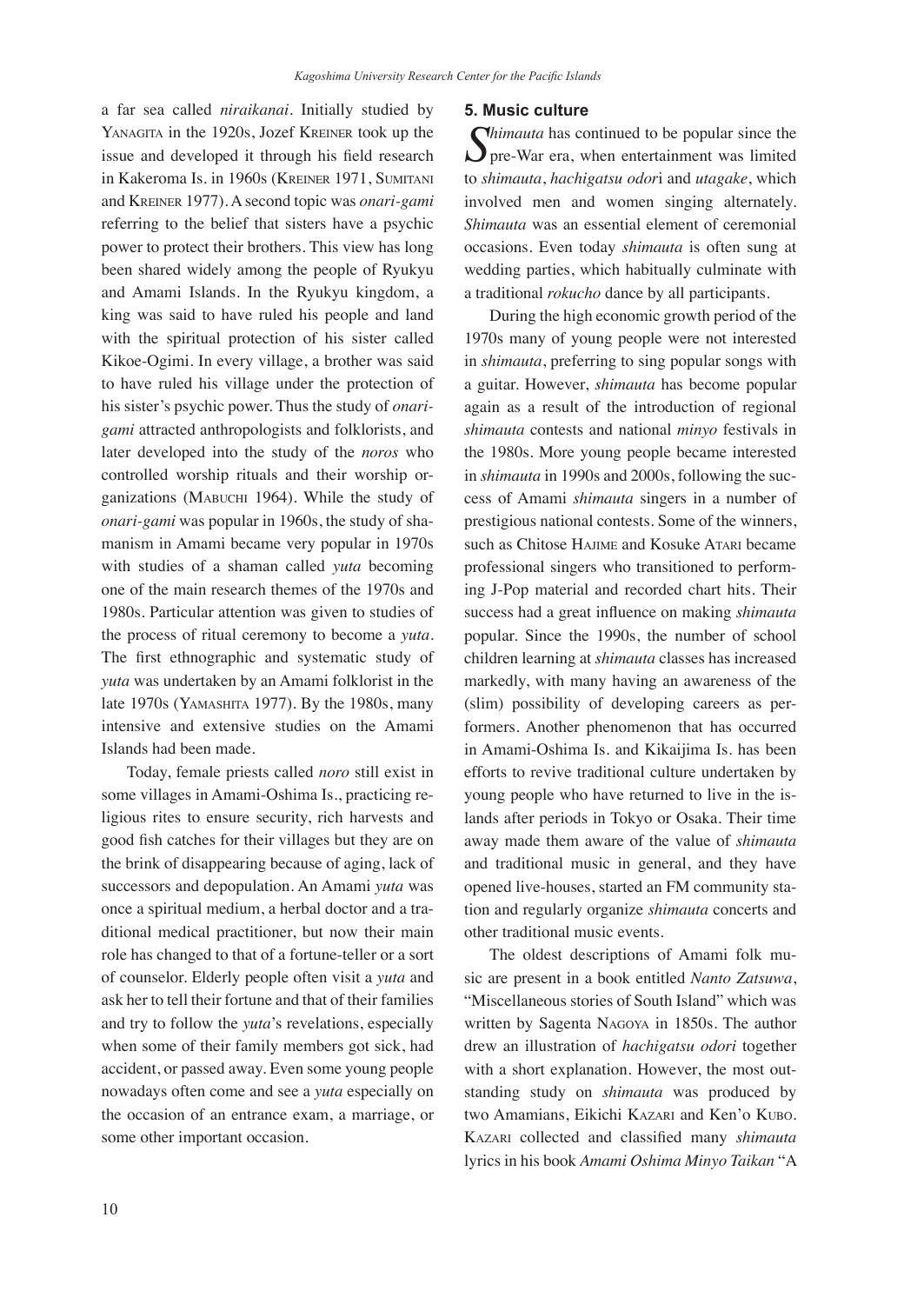Grand view of folk songs in Amami-Oshima Is." in 1933. Kazari's work was succeeded by Kubo who added further *shimauta* lyrics and further systematized them (Kubo 1960). Following their work, Amami folk music has been intensively studied by mainland ethnomusicologists. The work of Kojima (1977, 1979) and Uchida (1981, 1983a, 1983b) is significant for analyzing and placing Amami scales precisely between Ryukyu and Yamato scales. Ogawa (1979) and Sakai (1996) uncovered more *shimauta* lyrics and further classified them, based on their long-term field research in Amami-Oshima Is. and Tokunoshima Is. Nakahara (1997) conducted intensive field research on *hachigatsu odori* in northern Amami-Oshima Is. and also systematized it. Their studies have been followed by more domestic and international researchers, and a vigorous research field continues to develop, becoming the most continuously pursued and fruitful area of Amami cultural research.

# **6. Conclusion**

As discussed above, Amami society has been<br>characterized by many anthropologists as a bilateral *haroji* society. This explains why the sense of common bonds between Amamians is still so strong, or why those Amamians who live on the mainland far from Amami still share a strong sense of nostalgia through congregating with each other. In this regard, Amami society is not a vertical or lineal society but rather still a bilateral egalitarian one. As I have also described, Amami women had a unique social status, as seen in *onari-gami* belief, *noro*, and *yuta*. Once, villages of Amami Islands were ruled by male chiefs and female priests. Before Satsuma rule was introduced in the early 17th century, Amami society was an egalitarian one based on bilateral kindred, or on the unique relationship between men and women. The *onarigami* belief, that sisters protect their brothers with their guardian spirits, illustrates a unique relationship between the siblings that can be only seen in Amami and Okinawa. Echoes of cosmological belief in *niraikanai*, of visitors or strangers from far across the sea who are gods or *marebito* (a visitor from afar or a spirit bringing luck and happyness from the divine realms) can still be perceived in Amamians' tendency to welcome and show great hospitality to visitors and travelers from afar. This tendency has led Amamians to open themselves to outside influences.

As discussed in this chapter, the main foci of Amami studies have been firstly, kinship organization and village structures, centering on *haroji* and *hiki*, secondly, religious worship and worship organization and thirdly, folk music and dancing such as *shimauta* and *hachigatsu odori.* Unfortunately, studies of kinship organization and family have not progressed since the 1980s. Studies of *noro* and *yuta* peaked around 1980 but, after that, have also declined. The most protracted study since the pre-war time, has been studies on Amami folk music such as *shimauta* and *hachigatsu odori*, which also recently saw the participation of foreign researchers. With regard to recent research trends, studies on Amami identity, and environment and development are significant. Amami seems to be a promising research field with regard to modern issues and projecting future development. For example, Amami could provide model case studies for a set of issues such as depopulation, increasing birthrate (in Tokunoshima Is.), aging, healing, longevity society, harmonious coexistence with nature, slow life and slow food, and so on.

Also, there are other issues in Amami society that merit research, such as higher education in remote places (or satellite education), remote place education, education for ultra-small number of children, associations of Amami people in Tokyo and Kansai area, the multiple identities of the second and third generation of Amami people living outside the Amami Islands and the ontological significance of Amami situated at the border between mainland Japan and Okinawa. Thus, the Amami islands offer rich fields for research into future issues.

#### **References**

- China-choshi hensan-iinkai ed. 1982. *China-choshi* (A monograph on China Town of Okierabujima). 1127 pp., China Town Municipal Office, Kagoshima. (in Japanese)
- Ebara, Y. 1973. *Amami Seikatsu-shi* (A monograph on life in Amami). 441 pp., Mokujisha, Tokyo. (in Japanese)
- Gamo, M. 1959. *Buraku Kozo to Shinzoku Soshiki* (Village structure and kinship organization). In: *Amami: Shizen*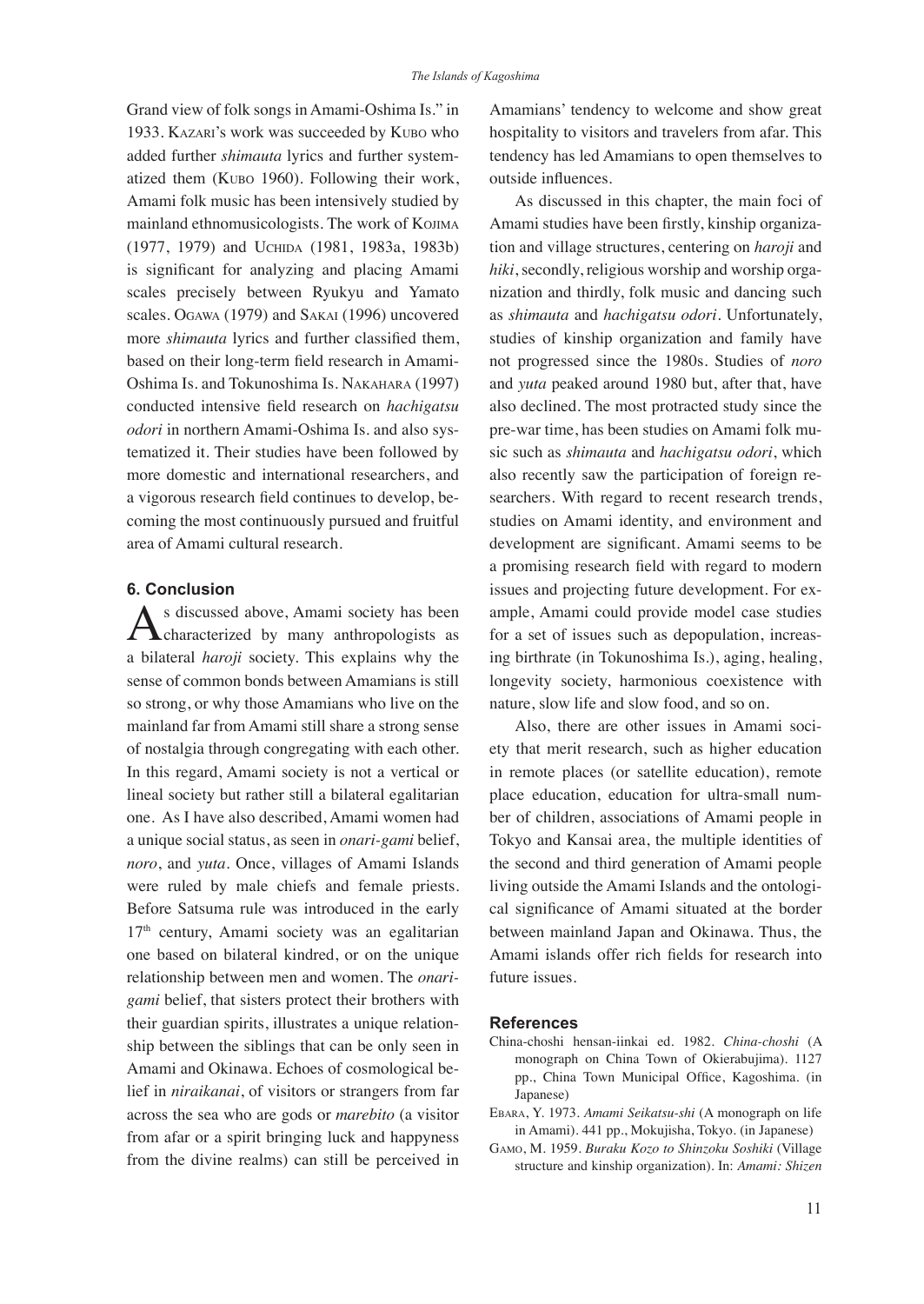*to Bunka* (Amami: Nature and Culture) (Ed. Kyugakkai Rengo). pp. 302-326, Maruzen, Tokyo. (in Japanese)

- HARING, D. 1952. Scientific Investigation in the Ryukyu Islands (SIRI): The Island of Amami-Oshima in the northern Ryukyus. 86 pp., Pacific Science Board, National Research Council, Washington D.C.
- HAYWARD, P. and KUWAHARA, S. 2010. Transcience and Durability: Music industry initiatives, Shima Uta and the maintenance of Amami culture. Perfect Beat, 8(4): 44-63.
- Irisa, K. 1994. *Amami Kankei Shiryo Mokuroku* (Amami Data Catallog). 298 pp., Amami Bunka Zaidan, Kagoshima. (in Japanese)
- Iwakura, I. 1943. *Kikaijima Nenju Gyouji* (Regular Annual Events in Kikaijima). 83 pp., Joumin Bunka Kenkyusho, Tokyo. (in Japanese)
- Kasari-choshi Shippitsu-iinkai ed. 1973. *Kasari-choshi* (A monograph on Kasari Town). 572 pp., Kasari Town Municipal Office, Kagoshima. (in Japanese)
- Kashiwa, T. 1954. *Okinoerabujima Minzoku-shi* (A folkloristic monograph of Okinoerabu Island). 213 pp., Ryousai Bunko Kankokai, Osaka. (in Japanese)
- Kato, M. 2010. *Amami Okinawa no Kaso to Soubosei*: *Henyo to Jizoku* (Cremation and mortuary system in Amami and Okinawa: Changes and continuity). 325 pp., Youjusha, Tokyo. (in Japanese)
- Kazari, E. 1966 (1933). *Amami Oshima Minyo Taikan* (Grand view on folk music of Amami Oshima). 420 pp., Kazari Norio, Kagoshima. (in Japanese)
- Kikai-choshi hensan-iinkai ed. 2000. *Kikai-choshi* (A monograph on Kikai Town), 1039 pp., Kikai Twon Offiice, Kagoshima. (in Japanese)
- Kojima, T. 1977. *Amami Ongaku no Shoyouso: Amami no Ongaku Bunkaken wo megutte* (Aspects of Amami Music: On the Amami Music culture Area) (Part 1). Jinrui Kagaku, 30: 17-44. (in Japanese)
- Kojima, T. 1979. *Ditto* (Part 2). Jinrui Kagaku, 32: 225-251. (in Japanese)
- Kondo, N. 2004. *Yoronjima ni okeru Senkotsu Shuuzoku no Genjo* (Present situation of washing bones custom in Yoronjima). Shigakukan Law Review (Shigakukan University), 5: 213-241. (in Japanese)
- Kreiner, J. 1962. *Noro Saishi Shudan ni okeru Kamiyaku no Keisho nit suite* (On the succession of a priest in a noro worship group). Japanese Journal of Ethnology, 27(1): 48-53. (in Japanese)
- Kreiner, J. 1963. *Amami Oshima no Sonraku Kozo to Shakai Soshiki: Kakeroma Sukomo buraku no noro seido* (Social structure and organization in Amami Oshima: Noro system in Sukomo village in Kakeroma Island). Shakai to Densho, 7(1): 43-63. (in Japanese)
- Kreiner, J. 1971. *Nansei Shoto ni okeru Kami Kannen: Takai-kan no ichi kousatsu* (Concept of gods in Nansei Islands: A discussion on the concept of the after world). In: Okinawa *Bunka Ronso 2 Minzoku-hen 1* (Eds. Ofuji, T. and Ogawa, T.), pp. 448-460, Heibonsha, Tokyo. (in Japanese)
- Kubo, K. 1960. *Minami Nihon Minyo Kayokyoku-shu* (Collection of the Folk Songs of Southern Japan). 235 pp., Ongaku-no-tomo-sha, Tokyo. (in Japanese)

Kuwahara, S. 2005. *Amami Kaihatsu Saiko* (Rethinking de-

velopment in Amami). In: Amami Sengo-shi (Post-war History of Amami) (Ed. Kagoshima-ken Chihojichi Kenkyusho), pp. 185-220, Nanposhinsha, Kagoshima. (in Japanese)

- Kyugakkai Rengo ed. 1959. *Amami: Shizen to Bunka* (Amami: Nature and Culture). 326 pp., Koubundo, Tokyo. (in Japanese)
- Kyugakkai Rengo ed. 1982. *Amami: Shizen, Bunka, Shakai*  (Amami: Nature, Culture, and Society). 616 pp., Koubundo, Tokyo. (in Japanese)
- Mabuchi, T. 1964. Spiritual Predominance of the Sister. In: Studies of Ryukyuan Culture and Society (Ed. Smith, A. H.), pp. 79-91, University of Hawaii Press, Honolulu.
- Nagata, S. 1955. *Amami Oshima ni okeru Sourei oyobi Senkotsu ni tsuite* (On funeral rites and washing bones in Amami Oshiam), Bulletin of the Folklore Society of Japan, 2 (4): 106-111. (in Japanese)
- Nakahara, Y. 1997. *Amami no Shima no Uta* (Songs of Amami Communities). 254 pp., Kobundo, Tokyo.
- Nakane, C. 1964, *"Hiki" no Bunseki-Amami Soukei Shakai no Ketsuen Soshiki* (Analysis of "*Hiki*"-Kinship organization of Amami bilateral society). Toyo Bunka Kenkyusho Kiyo, 33: 119-155. (in Japanese)
- Naze-shishi hensan-iinkai ed. 1968. *Naze-shishi* (A monograph on Naze City). 872 pp., Naze City Municipal Office, Kagoshima. (in Japanese)
- Nobori, S. 1949. *Dai Amami-shi: Amami Shoto Minzokushi*  (Grand History of Amami: A folkloristic monograph of Amami Islands). 576 pp., Amami-sha, Kagoshima. (in Japanese)
- Noma, Y. 1942. *Shima no Seikatsu-shi: Okinoerabjima Saiho-ki* (Life in an island: Notes on Okinoerabujima). 240 pp., Sangen-sha, Tokyo. (in Japanese)
- Ogawa, H. 1979. *Amami Minyo-shi* (A monograph of Amami folk music). 369 pp., Housei University Press, Tokyo. (in Japanese)
- Ogawa, H. 1989. *Kayo no Minzoku: Amami no Utakake* (Folklore of Songs: Utakake). 246 pp., Yuzankaku Shuppan, Tokyo. (in Japanese)
- Ogawa, H. 1999. *Amami Shimauta he no Shoutai* (Introduction to Amami Shimauta). 242 pp., Shunendo, Kagoshima. (in Japanese)
- Sakae, K. 1960. *Yoronjima no Minyo to Seikatsu* (Folk songs and life in Yoron Island). 159 pp., Kagoshima Kyoin Gojyokai, Kagoshima. (in Japanese)
- Sakaguchi, T. 1921. *Amami Oshima Shi* (History of Amami Oshima). 521 pp., Maruyama Gakugei Tosho, Tokyo. (in Japanese)
- Sakai, M. 1996. *Amami Utakake no* Dialogue (Dialogue by alternate singing in Amami). 365 pp., Daiichi Shobo, Tokyo. (in Japanese)
- Sakai, M. 2005. *Amami, Okinawa Naki Uta no Minzokushi* (Amami and Okinawa: a monograph on the folklore of crying songs in mourning). 255 pp., Shougakukan, Tokyo. (in Japanese)
- Sameshima, M. 1995. *Toyo no* Garapagos: *Amami no shizen to ikimono-tachi* (The Garapagos of the East: the nature and the living things of Amami). 177 pp., Minami Nihon Shinbunsha, Kagoshima. (in Japanese)
- Setouchi-choshi hensan-iinkai ed. 1977. *Setouchi-choshi*